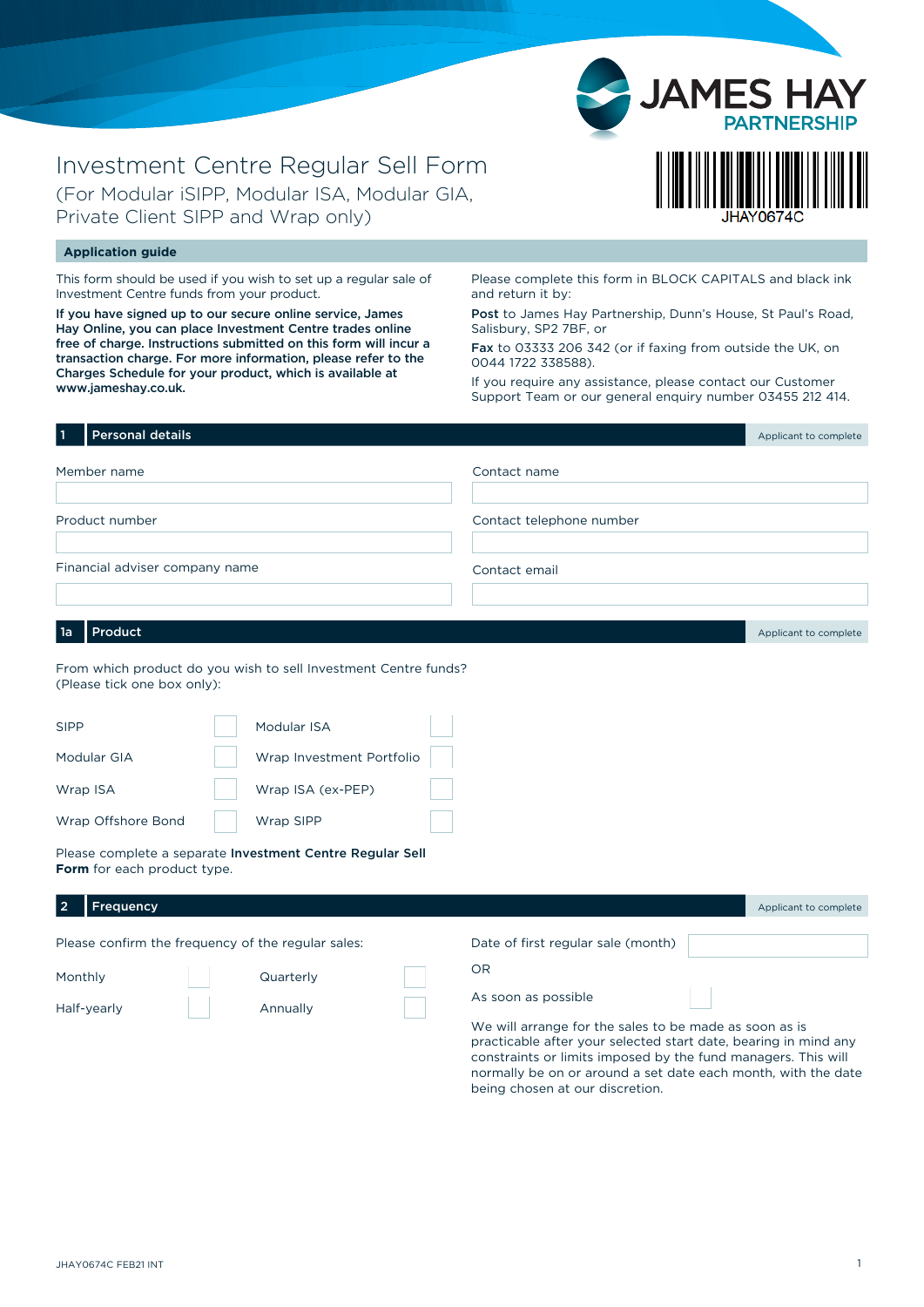## 3 Selling Investment Centre funds **Applicant to complete**

Please provide details of the funds you wish to sell by completing the table below.

| Modular ISA, Modular<br>GIA, Wrap, Select or<br>Collect fund | Fund provider | Fund name | ISIN code <sup>1</sup> | Sale amount (£) |
|--------------------------------------------------------------|---------------|-----------|------------------------|-----------------|
|                                                              |               |           |                        |                 |
|                                                              |               |           |                        |                 |
|                                                              |               |           |                        |                 |
|                                                              |               |           |                        |                 |
|                                                              |               |           |                        |                 |
|                                                              |               |           |                        |                 |
|                                                              |               |           |                        |                 |
|                                                              |               |           |                        |                 |
|                                                              |               |           |                        |                 |
|                                                              |               |           |                        |                 |
|                                                              |               |           |                        |                 |
|                                                              |               |           |                        |                 |
|                                                              |               |           |                        |                 |
|                                                              |               |           |                        |                 |
|                                                              |               |           |                        |                 |
|                                                              |               |           |                        |                 |
|                                                              |               |           |                        |                 |
| Total $\mathsf{E}$                                           |               |           |                        |                 |

<sup>1</sup> The ISIN code can be found on the Modular ISA, Modular GIA, Wrap Investment Centre or Select and Collect Funds lists available at www.jameshay.co.uk.